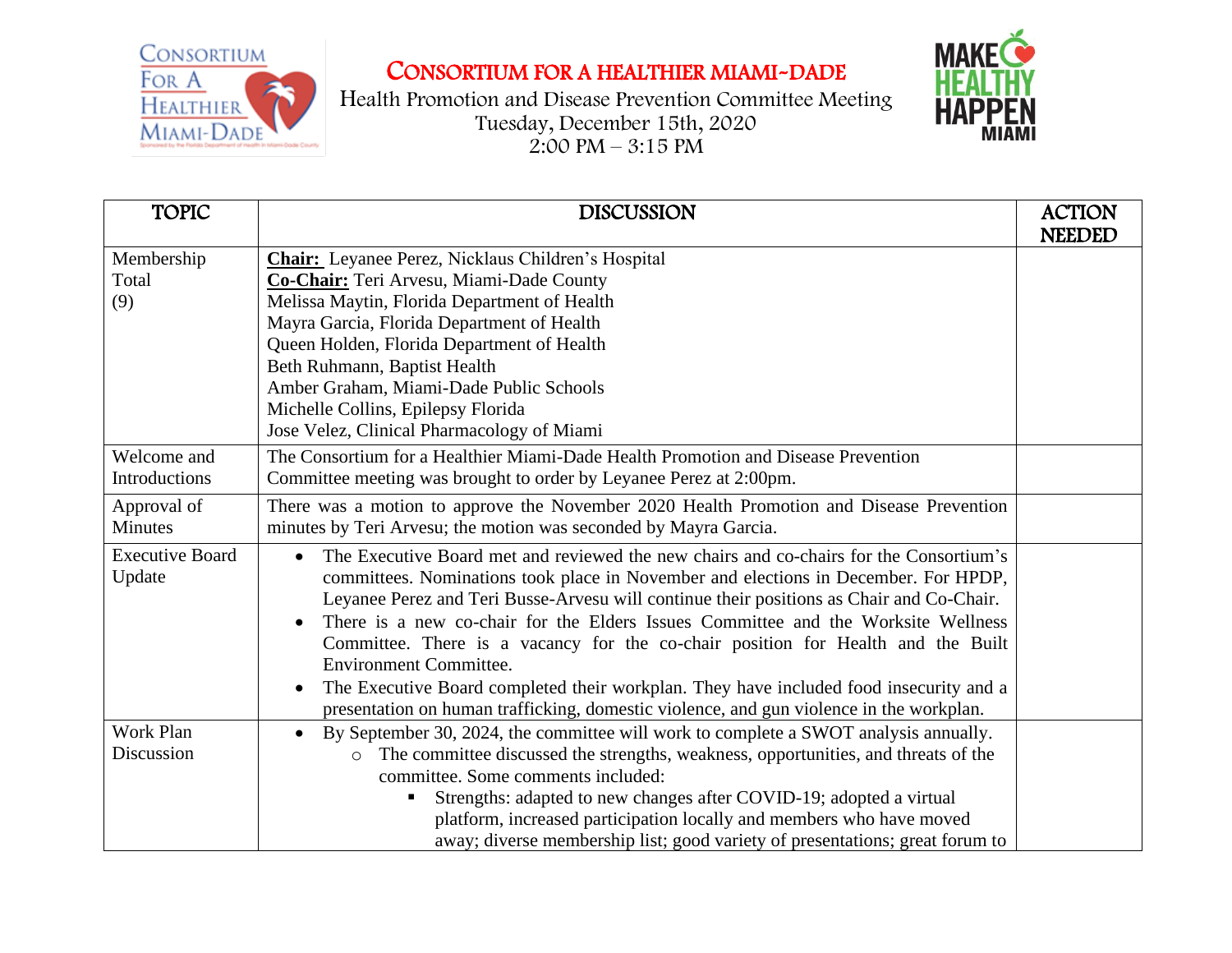

## CONSORTIUM FOR A HEALTHIER MIAMI-DADE

Health Promotion and Disease Prevention Committee Meeting Tuesday, December 15th, 2020  $2:00 \text{ PM} - 3:15 \text{ PM}$ 



| share partner updates and promote initiatives/events; good networking<br>opportunities<br>Weaknesses: maintaining new member attendance; due to COVID-19,<br>unable to meet in person and visit partner sites                                                                                                                                                                                                                                                                                                                                                                                                                                                                                                                                                                                                                                                                                                                                                                                                                                                                                                                                                                                                                                                                                                                                                                                                                                                                      |
|------------------------------------------------------------------------------------------------------------------------------------------------------------------------------------------------------------------------------------------------------------------------------------------------------------------------------------------------------------------------------------------------------------------------------------------------------------------------------------------------------------------------------------------------------------------------------------------------------------------------------------------------------------------------------------------------------------------------------------------------------------------------------------------------------------------------------------------------------------------------------------------------------------------------------------------------------------------------------------------------------------------------------------------------------------------------------------------------------------------------------------------------------------------------------------------------------------------------------------------------------------------------------------------------------------------------------------------------------------------------------------------------------------------------------------------------------------------------------------|
| Opportunities: add meeting presentations to the Consortium's YouTube<br>channel; identify & address needs in the community (ex: food insecurity,<br>isolation, etc.)<br>Threats: community events were canceled due to COVID-19 limiting the<br>ability to address some indicators; mental fatigue from COVID-19<br>messaging; learning how to engage community members via virtual<br>platforms<br>By September 30, 2024, the committee will work to partner and support the Elder Issues<br>committee on a policy, systems, or environmental (PSE) change.<br>The Elder Issues Committee will be discussing the idea of hosting a virtual walk.<br>$\circ$<br>The committee discussed ideas or how to host a virtual walk and ways to support<br>the event. Ideas included a self-reported distance using a step-counting device.<br>Photos and videos are encouraged and submitted to donors. Award ceremonies<br>could be conducted online.<br>o The committee will continue to receive updates from Mayra Garcia, liaison for<br>Elder Issues Committee, for ways to support their initiatives.<br>By September 30, 2024, the committee will work to identify local partners to identify<br>community needs.<br>The committee has been discussing the topic of food insecurity and what different<br>$\circ$<br>organizations are doing to address it. Some of the organizations include Nicklaus<br>Children's Hospital, Baptist Health, and The American Heart Association. |
| Recognition of<br>By September 30, 2024, the committee will work to host an annual health fair for the                                                                                                                                                                                                                                                                                                                                                                                                                                                                                                                                                                                                                                                                                                                                                                                                                                                                                                                                                                                                                                                                                                                                                                                                                                                                                                                                                                             |
| Improved<br>community.                                                                                                                                                                                                                                                                                                                                                                                                                                                                                                                                                                                                                                                                                                                                                                                                                                                                                                                                                                                                                                                                                                                                                                                                                                                                                                                                                                                                                                                             |
| Performance<br>By September 30, 2024, the committee will work to plan a health fair in collaboration with                                                                                                                                                                                                                                                                                                                                                                                                                                                                                                                                                                                                                                                                                                                                                                                                                                                                                                                                                                                                                                                                                                                                                                                                                                                                                                                                                                          |
| a partner in the Homestead/South Dade region.                                                                                                                                                                                                                                                                                                                                                                                                                                                                                                                                                                                                                                                                                                                                                                                                                                                                                                                                                                                                                                                                                                                                                                                                                                                                                                                                                                                                                                      |
| o The Consortium's Bounty of Health Virtual Health Fair & Drive-Thru Food                                                                                                                                                                                                                                                                                                                                                                                                                                                                                                                                                                                                                                                                                                                                                                                                                                                                                                                                                                                                                                                                                                                                                                                                                                                                                                                                                                                                          |